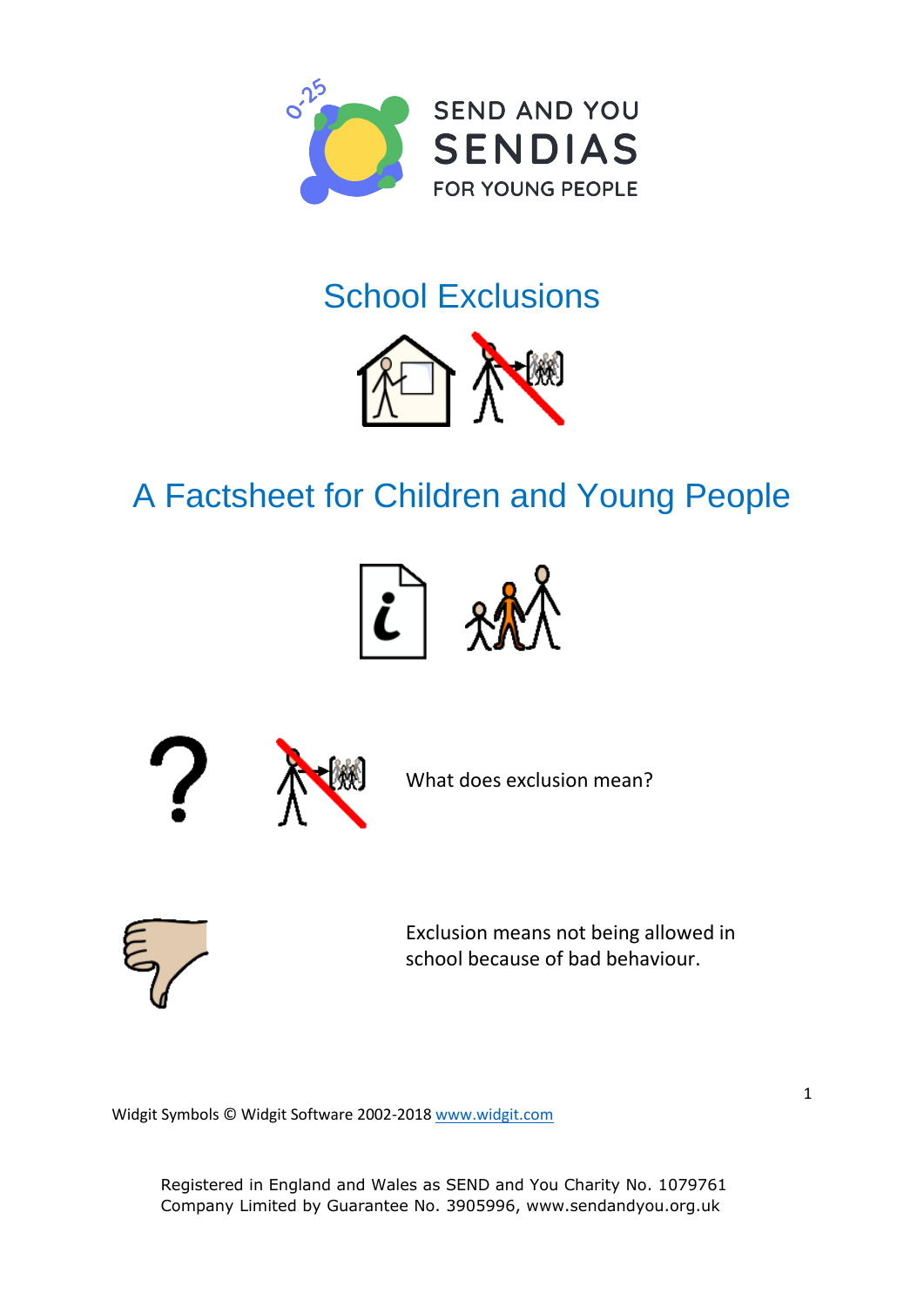



Widgit Symbols © Widgit Software 2002-201[8 www.widgit.com](http://www.widgit.com/)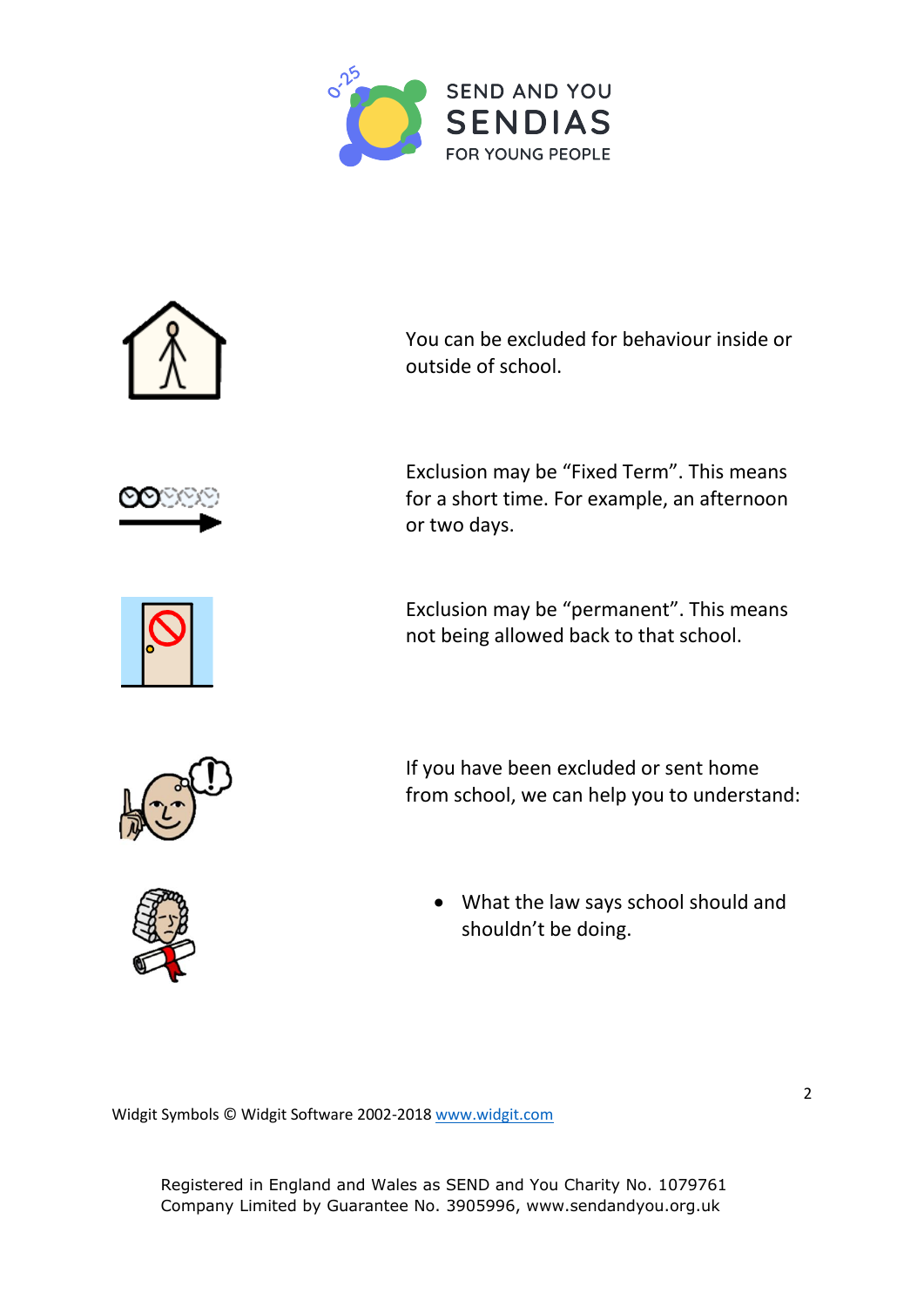





- How you can have your say about what happened.
- What help is available to try to stop future exclusions



Being excluded may be a sign that you need more help at school.

SEND This may be because you have special<br>
educational needs or a disability (SEND).



Special Educational Needs means you may find learning difficult and you may need extra help.



Disability means you find some daily tasks more difficult than other people because of a physical or mental health condition.

For example, Autism or ADHD.

Widgit Symbols © Widgit Software 2002-201[8 www.widgit.com](http://www.widgit.com/)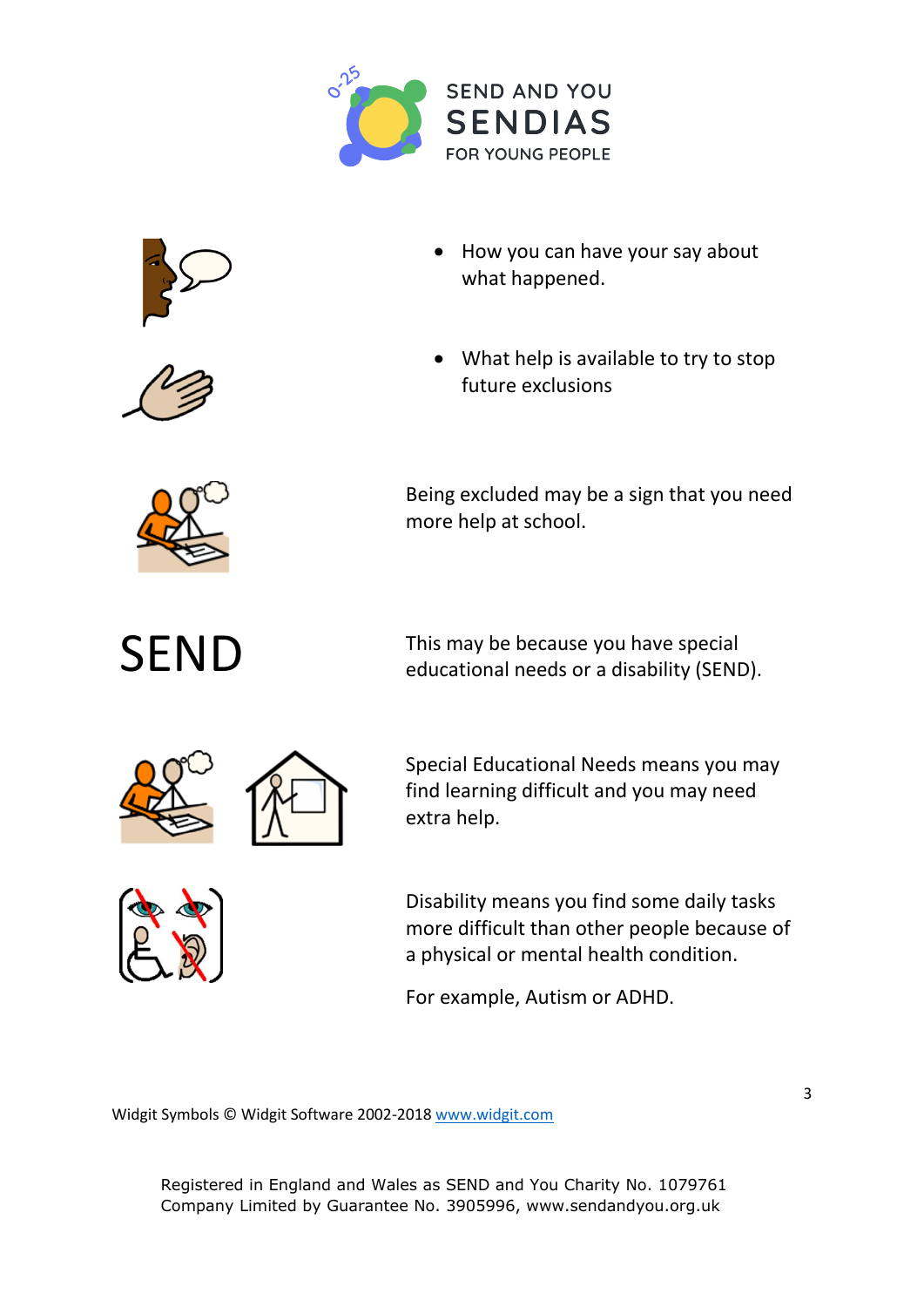



If you have SEND your school should offer help to try to stop you from being excluded.





Or visit our website: [www.sendandyou.org.uk](http://www.sendandyou.org.uk/)





≤ 16 If you are **under 16** you can contact us or your parent carer can contact us for you.

**Example 16** If you are **over 16** you can contact us yourself or: yourself or:

> If you want a parent or support worker to contact us you need to give your permission.

They can ask us for a contact form (link to contact form)

Widgit Symbols © Widgit Software 2002-201[8 www.widgit.com](http://www.widgit.com/)